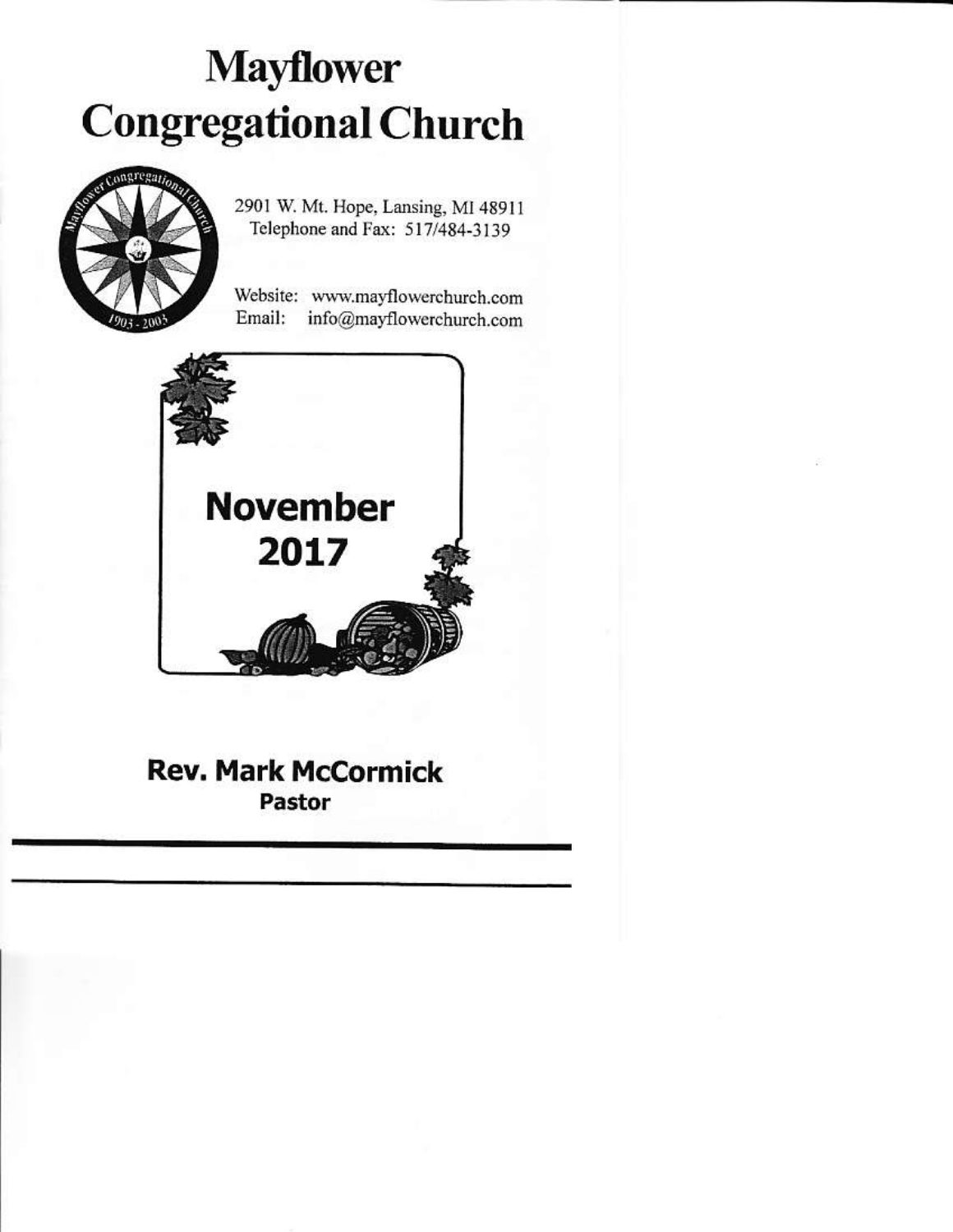## It's happening at Mayflower in November...

 $11/5$ 

 $11/5$  $11/9$ 

 $11/11$ 

 $11/15$ 

 $11/17$ 

 $11/19$ 

 $11/19$  $11/23$ 

 $11/24$ 

Daylight Savings Time Ends turn back 1 hour

Lunch-and-Learn - Noon Trustees - 2:30 p.m.

Second Saturday Supper  $-5:00$  p.m.

Deadline for December Mayflower Notes

Card/Game Party - $7:00 - 9:00$  p.m.

Walter Ellis Harvest Festival

Prudential Council - Noon Thanksgiving Day - Church Office closed Church Office closed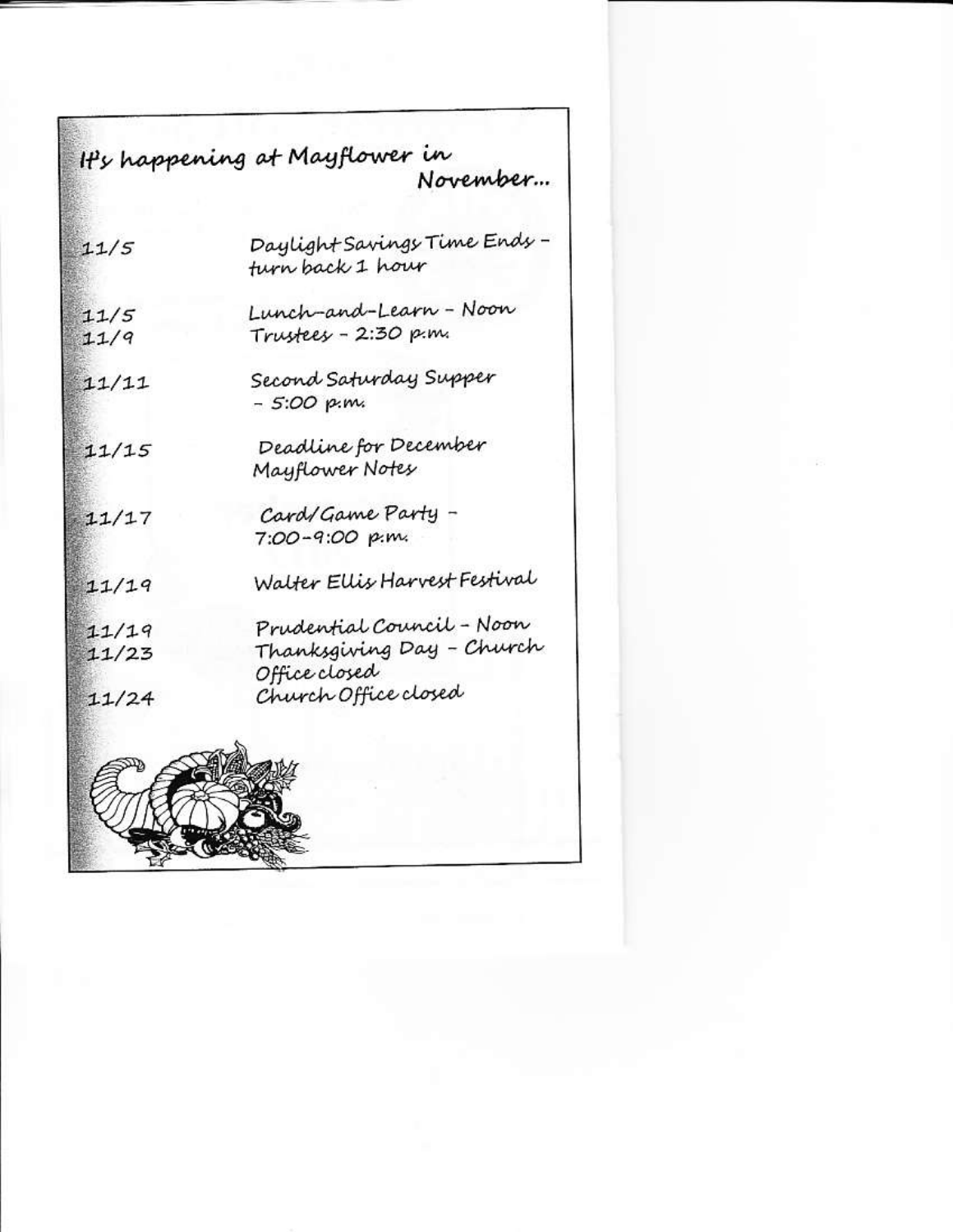## Pastor Mark's Musings...

It has been helpful to get a few months "under my belt" here at Mayflower, which has given me the opportunity to get to know the congregation better as time goes by. It has been sheer joy!

I have been humbled by all of the sacrificial effort being made for the upcoming Installation Service. This is a service I have looked forward to as much as any I can ever remember. DeeAnn and I are excited as we welcome members and friends of Mayflower, former ministers, Congregational dignitaries, as well as many friends and family, including my mother. Thank you!

What a wonderful congregation we have here at Mayflower! I believe God is preparing us to experience growth as we work together in unity of spirit to advance the Kingdom of our Lord. To God Be the Glory!

It will be my privilege to represent our church at the annual gathering of the Michigan Conference of Congregational Christian Churches on October 20-21. I look forward to meeting many others of like mind and will give a report when I return.

In Christ's Service,

Pastor Mark

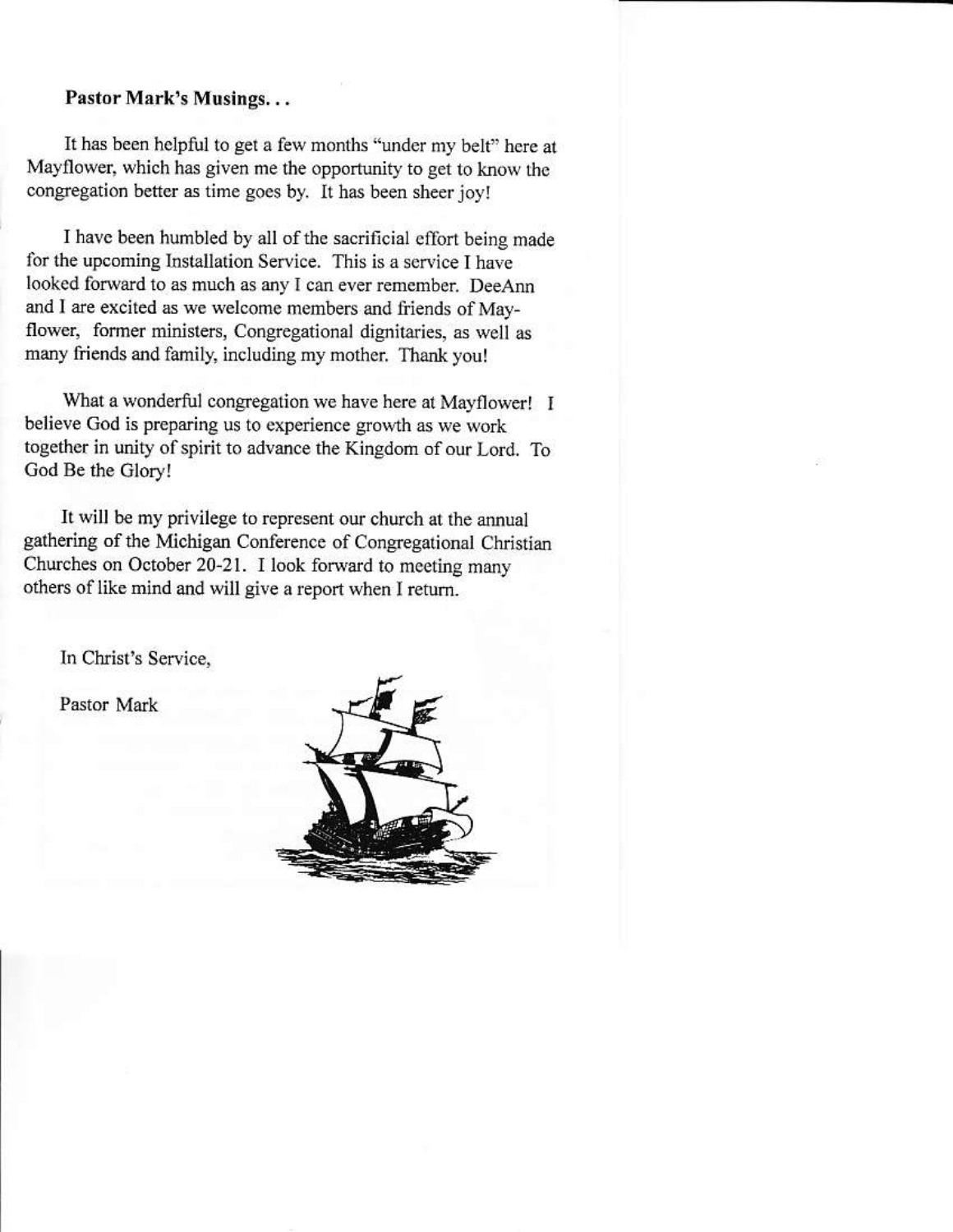#### From the Lay Leader

It is hard to belive that we are already in the process of giving Christmas gifts to our community! For quite a few years we have been happily filling shoeboxes to be sent to children around the world, and we have enjoyed keeping a count of how many we send off. This year, however, Samaritan's Purse, the organization that runs the shoebox project, raised the postage yet again. (As you will recall, we always had to include a certain amount of postage for every shoebox we filled.) The Mayflower Prudential Council decided that by now postage is such a high fraction of the total amount of our gift, we would be putting our money to better use by doing something local. And there is a certain satisfaction in helping locally anyway. That's why the coats for children project was settled on - and we collected a nice pile of coats even though we started so close to the deadline. If everybody likes the idea, next year we can start earlier and probably do even better.

Another Christmas project was brought to us by the Salvation Army. I don't know if they called every church in Lansing, or if they called us specifically because we have a connection to them, but they asked if we could supply people to ring the bell by their kettle for one day. The Prudential Council has decided that we could try it. I myself like the idea - partly because I have always liked the ringers, and partly because it is something a person can actually DO. As I write this, I don't know where the Salvation Army will station us or what the rules for a ringer might be, but I?m planning to give it a try!

Rilla McHarris Come one, come all! Another game night at Mayflower! Friday, Nov. 14, 7-9 p.m. Euchre, dominoes, and other games. Please come and make this a bigger success than ever! It's a good way to introduce others to our church. If you don't play games, just come and be. Drinks and snacks provided.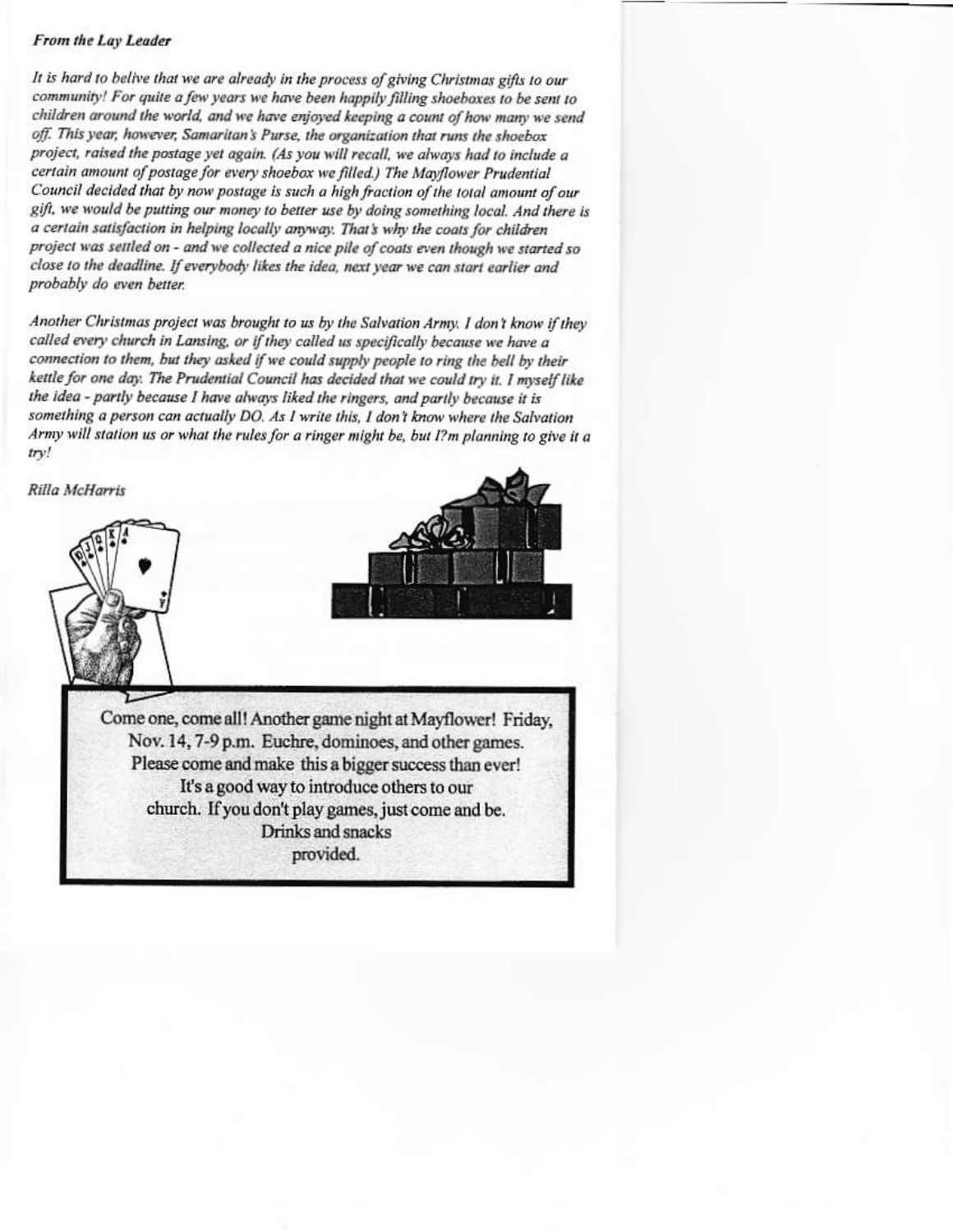### Let's Recycle

Please continue to bring your excess plastic bags to church. they will be distributed to the Salvation Army and to Mary (Bandfield) Skene who weaves them into sleeping mats for the homeless population.

## Dear Members and Friends of Mayflower,

Words cannot and will never adequately express what DeeAnn and<br>I have felt leading up to and including the Installation Service last<br>Sunday. But I'll do my best to convey our deepest appreciation.

First of all, we have EYERYONE to thank for all of the kindness,<br>acceptance and lore we have felt from the Congregation from the very first moment we set foot into the church.

Secondly, never have we witnessed a community of faith putting<br>forth more hard work and planning which resulted in a worship service<br>and dinner which profoundly honored the God of the universe, and all of<br>us who endeavor t the talent and hard work.

Thirdly, we thank those who planned the service, prepared and<br>produced the music, prepared the food and organized the dinner, the<br>cleanup crew, and those who carried out the program.

Finally, a huge thanks for the gift of a needed computer which will<br>help me become a more efficient pastor. It should also benefit all the office rolunteers.

From the bottom of our hearts, thank you!

Pastor Mark and DeeAnn

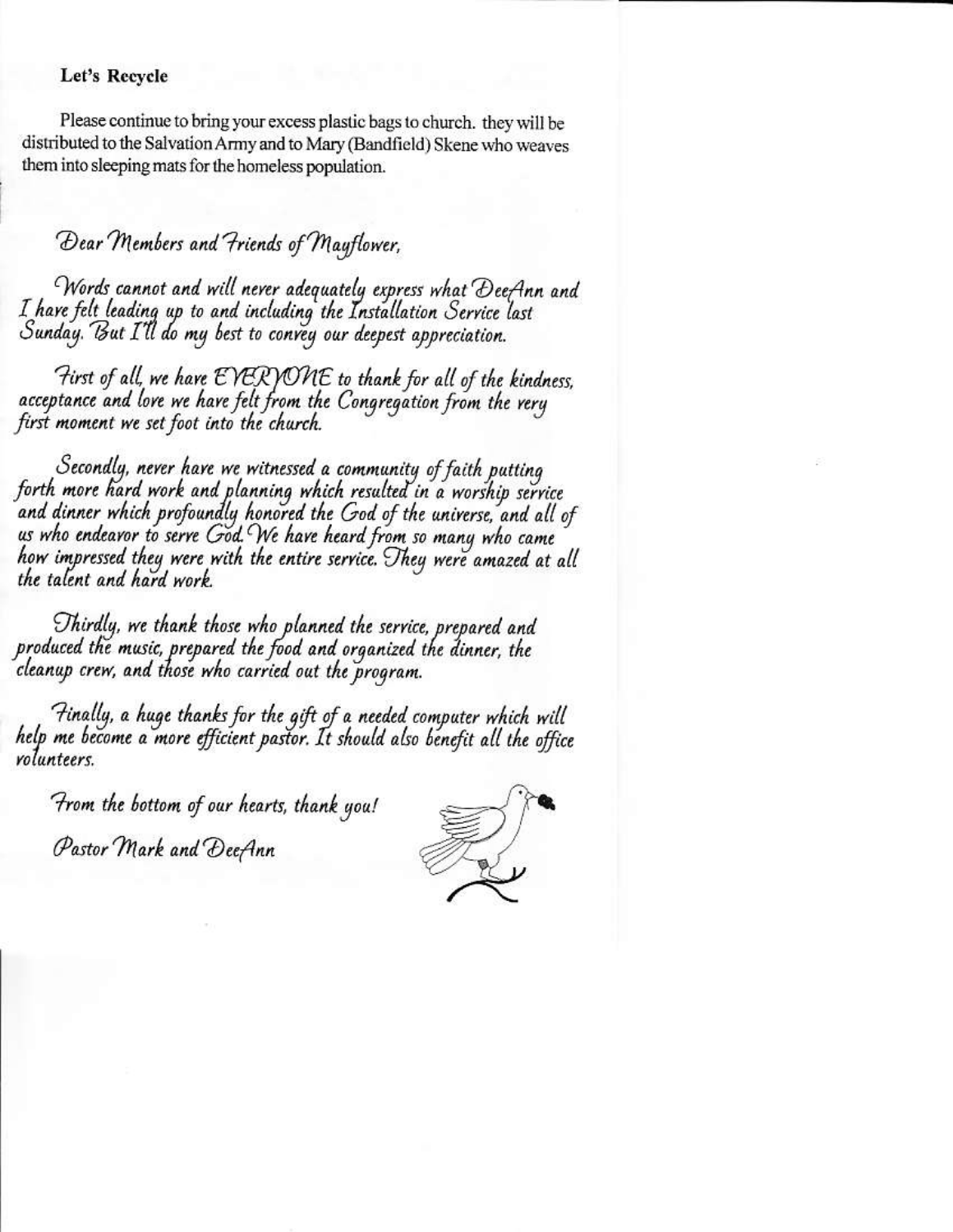#### Thrift Sale

Thanks to all who donated items for the thrift sale and/or worked in setting up, selling, and cleaning up! Proceeds will go to the church's general fund. We plan to have another sale as usual in late April 2018, so start saving up your items NOW! A good way to do it is to have a box or bag in a closet or a corner of your basement or garage, and as you see things you don't need or want any more, put them there. Then you'll be ahead of the game when the time comes! Don't we all wish we could be THAT organized?



**The Mitten Tree** 

Watch for the mitten tree in late November. We will be collecting mittens, gloves, hats and scarves for local school children who are in need. All items will be donated to Lewton School to those in need. Monetary donations will also be accepted and Mavflower shoppers will shop for you.

Walter Flis Harvest Festival



We will be celebrating our annual Walter Ellis Harvest Festival on Sunday, November 19th. Fresh fruits and vegetables will enhance the worship space. Please bring canned or packaged food to add to our donation to the City Rescue Mission.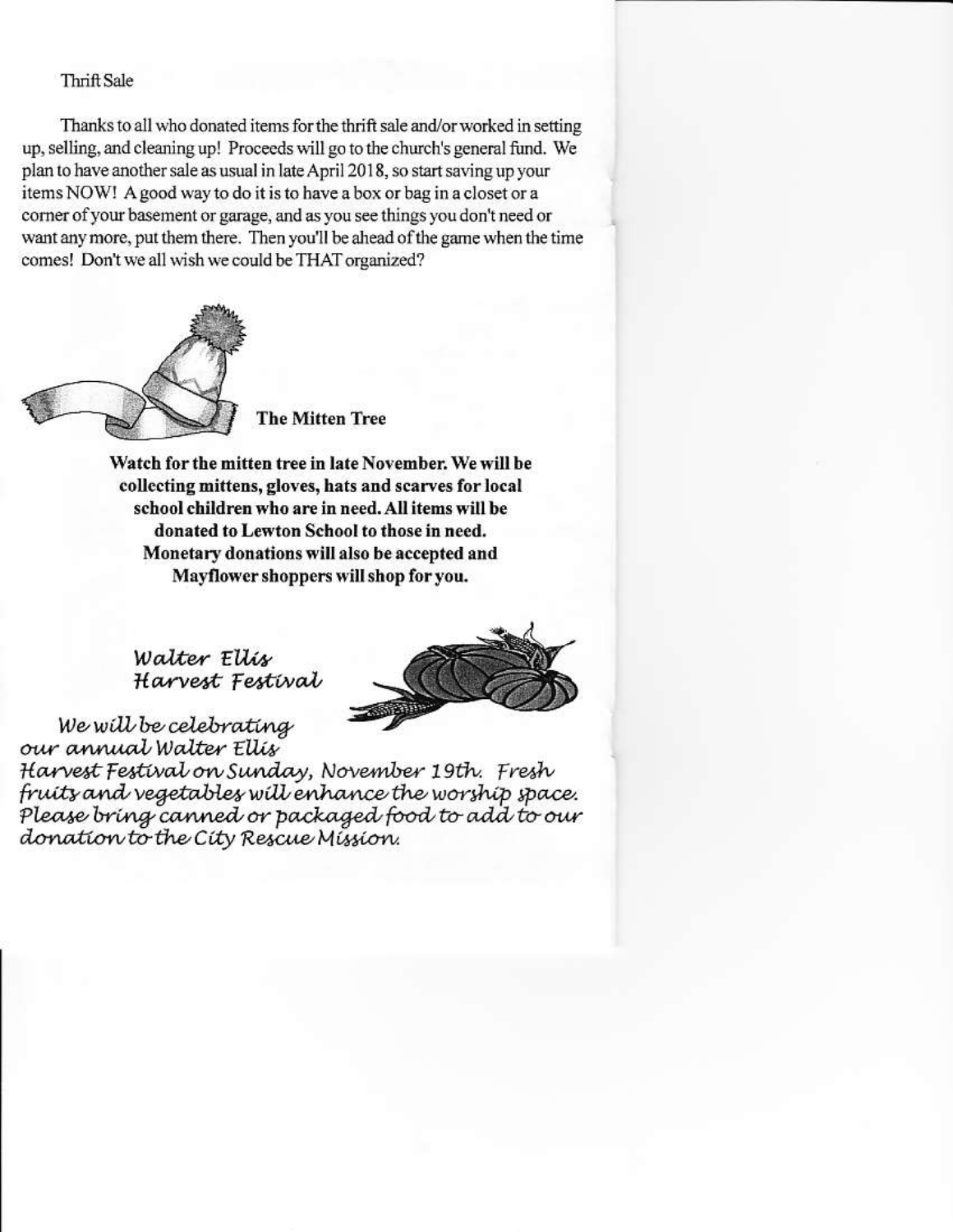## **Mayflower Financial News**

We didn't have as big a crowd as we would like for the first Second Saturday Supper of the year, but we had proceeds of \$606. Thanks to all who came to work, eat, and bought leftovers the next day. Special thanks to Liz Canfield for using some of the leftover chicken to make soup and barbeque to sell the following Sunday, adding nicely to our proceeds.

Following is a summary of our finances as of September 30:

| Income:              | 9,010.92       |
|----------------------|----------------|
| Expenses:            | 6,654.22       |
|                      | 2,356.70<br>\$ |
| YTD for Nine Months: |                |
| Income:              | \$74,011.04    |
| Expenses:            | 60,793.25      |
|                      | \$13,217.79    |
| Fund Balances:       |                |
| Checking:            | \$2,355.87     |
| Savings:             | 46,528.81      |
| Heat Fund Savings:   | 20,839.48      |
| Memorial Fund CD:    | 5,501.01       |
| Savings CD:          | 22,329.99      |
|                      | \$97,555.16    |

A more detailed report is available in the brochure rack near the church office. If you have any questions, just ask!



-Linda Wheeler, Treasurer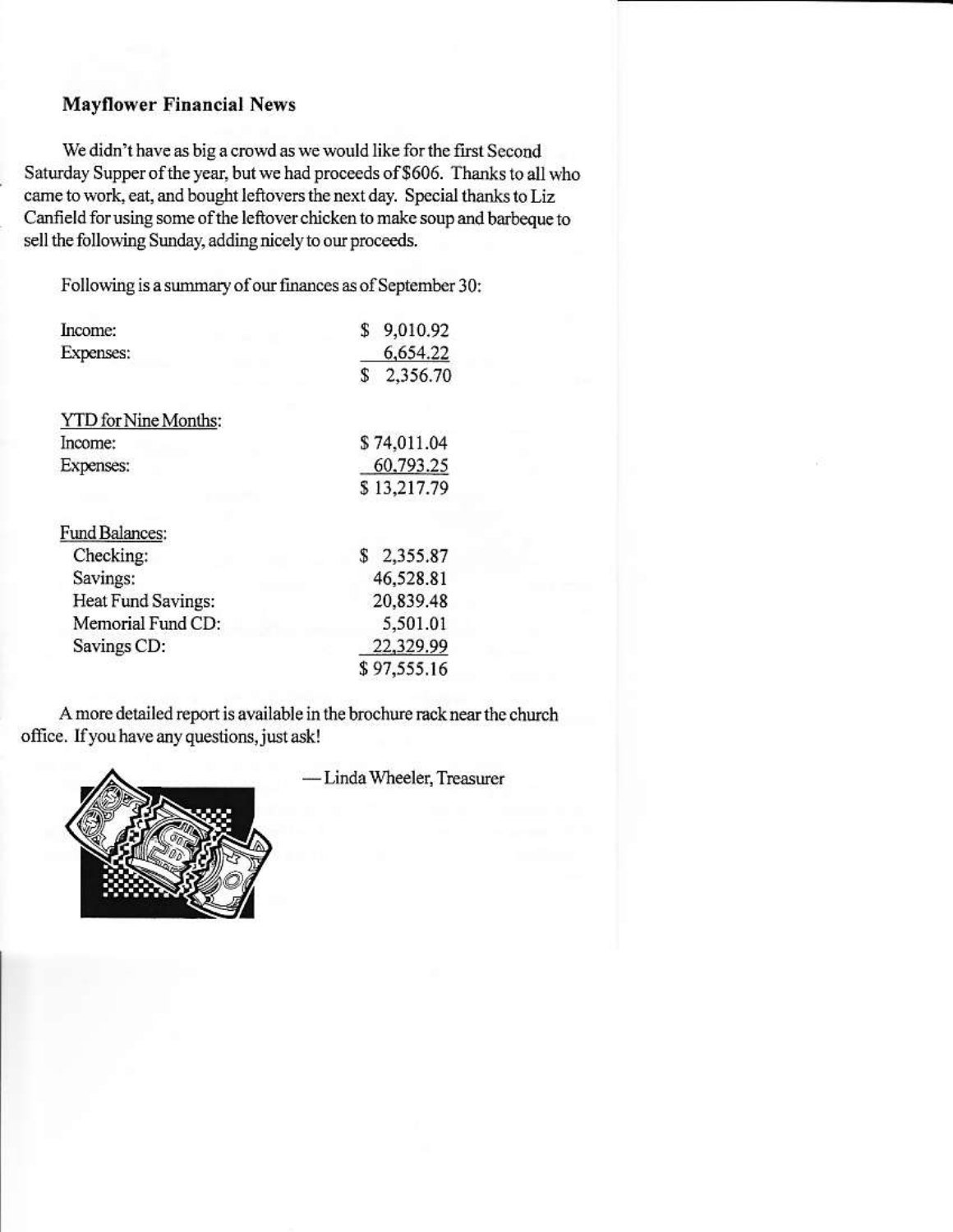## **Music Notes From Barbara Fuller**



By the time you are reading this newsletter Mayflower's installation service for Pastor Mark will have taken place and many of you will have heard Pam Singer, DeeAnn's daughter, sing the beautiful and moving hymn "Great Is Thy Faithfulness."

Great is Thy faithfulness! Great is Thy faithfulness! Morning by morning new mercies I see; all I have needed Thy hand hath provided-Great is Thy faithfulness, Lord, unto me.

Thomas O. Chisholm, the writer of these words, was born in 1866 in Franklin, Kentucky into a family with very little money. With no high school education he was somehow able to become a teacher at the age of 16 and taught in the same elementary school he had attended. He became editor of "The Pentecostal Herald" and was later ordained as a Methodist Minister. Throughout his lifetime he wrote more than 1,200 sacred poems with many of them having become hymn texts.

Often-times words to hymns come from a particular dramatic experience in an author's life. In the case of "Great Is Thy Faithfulness" the words appear to be written acknowledging Thomas Chisholm's humble beginnings where, in his vouth, he depended on God's goodness in his daily life "morning by morning."

Great is Thy faithfulness, O God my Father! There is no shadow of turning with Thee; Thou changest not; Thy compassions, they fail not: As thou hast been Thou forever wilt be.

Summer and winter, and springtime and harvest, sun, moon and stars in their courses above, join with all nature in manifold witness to Thy great faithfulness, mercy and love.

Pardon for sin and a peace that endureth, thine own dear presence to cheer and to guide, strength for today and bright hope for tomorrow-blessings all mine, with ten thousand beside.

A short time before Thomas Chisholm died in 1960 he wrote: "My life has never been large at any time due to impaired health in the earlier years which has followed me on until now. But I must not fail to record here the unfailing faithfulness of a covenant keeping God and that He has given me many wonderful displays of His providing care which have filled me with astonishing gratefulness."

And to that I say, "Great is thy faithfulness!"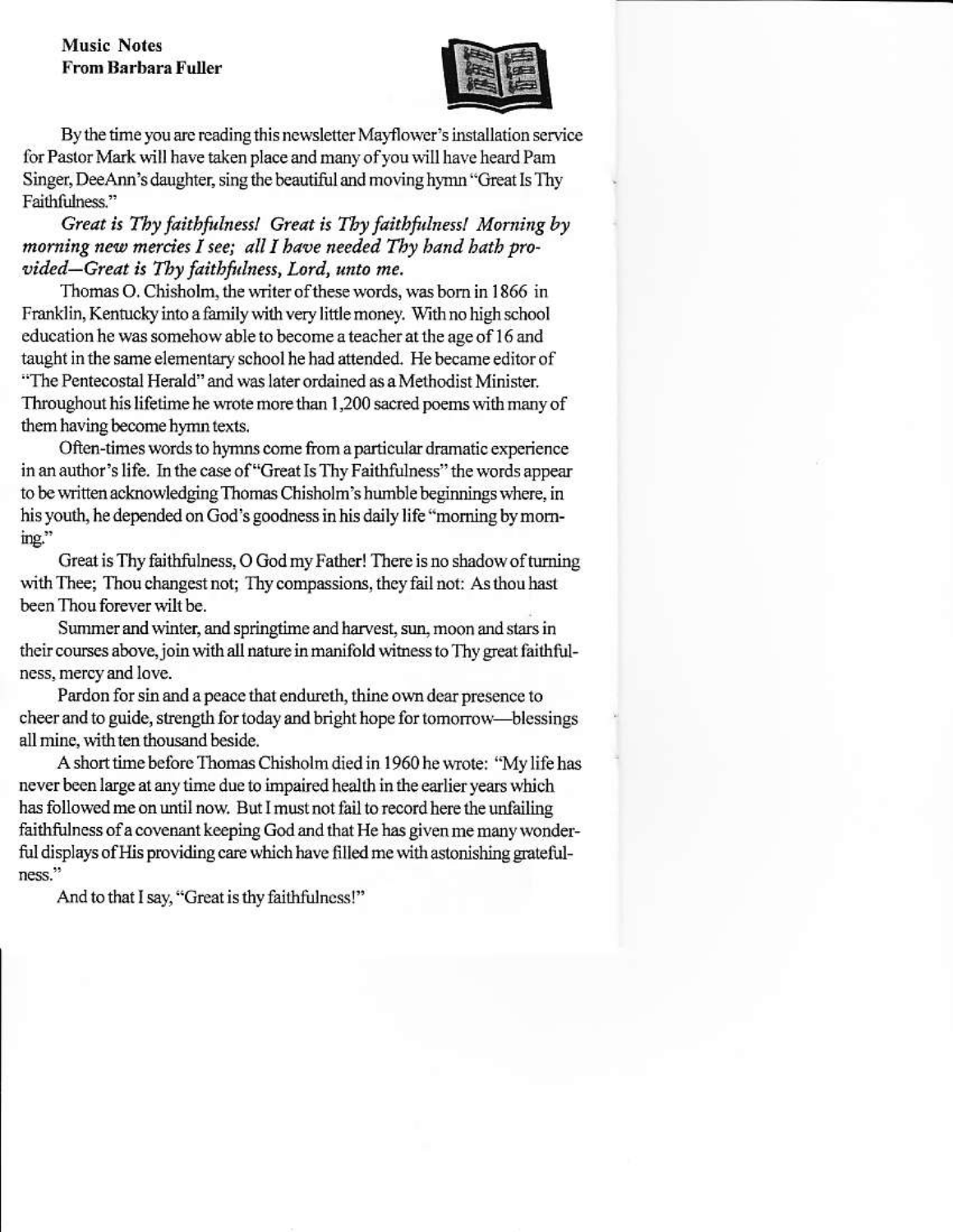November



# **BIRTHDAYS**

- Ann McClelland  $11/1$
- $11/1$ Dominic McClelland
- $11/2 -$ Frank Wheeler
- 11/5 -Morgan Smith
- $11/5$ **Bob Mott**
- Blanche Samohovetz (98)  $11/9$
- 11/15 Barbara Fuller
- 11/20 Ina Martin (92)
- $11/28$ Taxson Graham



# **ANNIVERSARIES**

11/25 Roger and Meredith Kennedy (50 years!)

Head Usher Lois Ries

Outreach Focus Mitten Tree